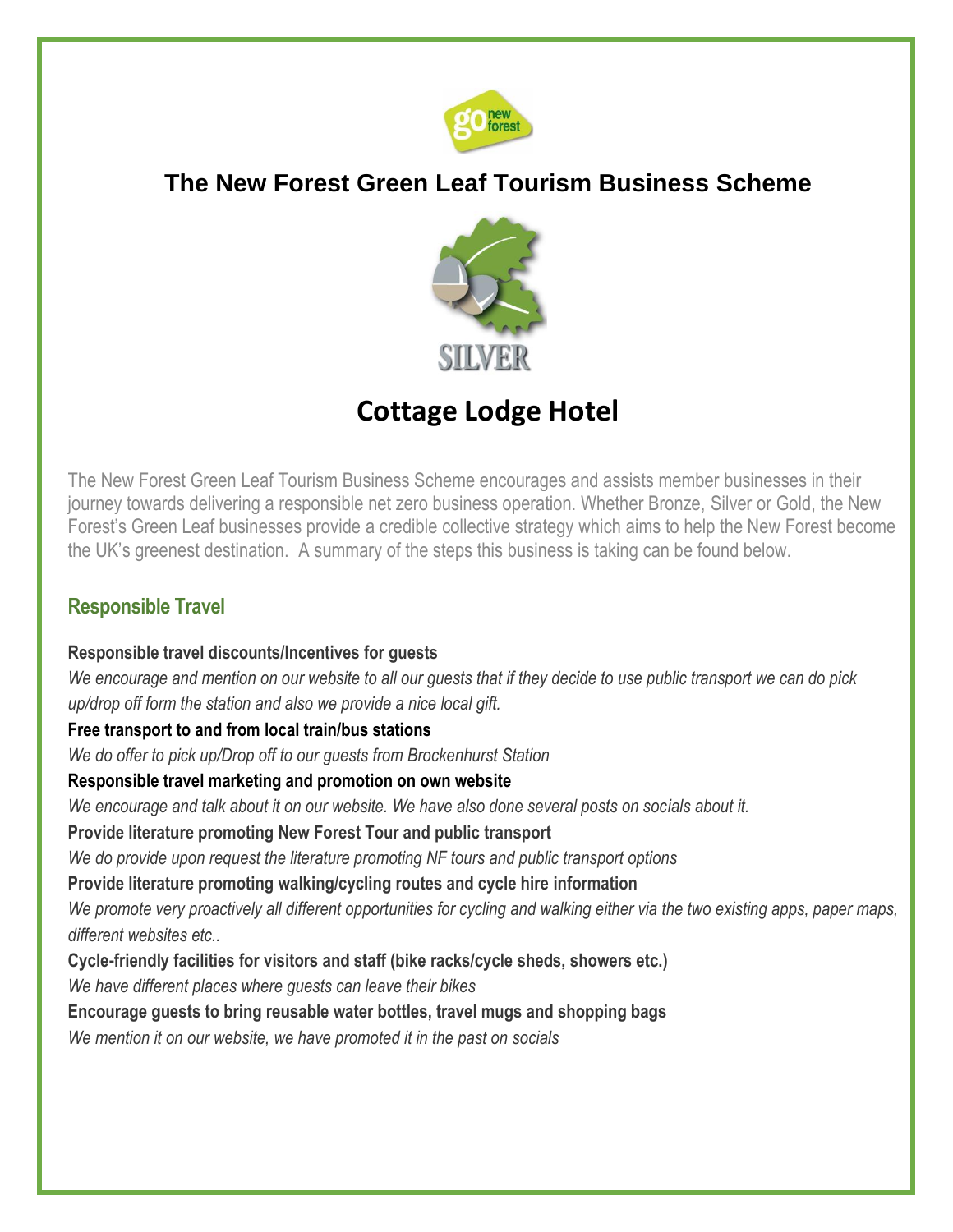#### **Responsible Visiting**

**Include Responsible Visiting** *information* **in Guest Welcome Pack on arrival/in room** *We do provide in room information regarding responsible visiting* **Provide guests with local responsible shopping options** *We do provide these information and proactively encourage it as we use several local shops ourselves for the hotel.* **Provide refillable water containers** *We provide refillable water containers with our new brand Yellow Forest. Not yet on our website but work in progress* **Eco dog poo bags available to guests** *We provide those in our three dog friendly rooms* **Raise awareness of NF Ambassador Scheme / other short-term volunteering schemes which can be undertaken during stay Direct guests to sustainable pages on [www.thenewforest.co.uk](http://www.thenewforest.co.uk/)** *We will mention it on the website as soon as ready* **Other**  *We do provide litter picker and bags if requested*

#### **Food & Local Produce**

**Policy in place to purchase local produce (25 Miles)** *Most of our products (food/non-food) are local* **Breakfast made from 3 or more locally sourced ingredients (25 miles)** *Most of our ingredients are from the New Forest* **Menu dishes made with 2 or more locally sourced ingredients (25 miles)** *The restaurant (not managed by us) uses in more the 2 dishes local ingredients* **Member of New Forest Marque and/or Hampshire Fare** *We provide information about New Forest Marque* **Provide NF Marque and/or Hampshire Fare literature to guests** *We are part of the New Forest Marque and use many products that are by members* **Local produce information on own website**  *We extensively talk about it on our website* **Signed up to FareShare food waste campaign** *We don't give food but we donate as a business as we believe in the cause.* **Other**

*We have launched the new brand Yellow Forest selling very local products. Toiletries, honey and jams all used in the hotel and sold to our guests in house and external.*

#### **Energy Efficiency**

**Solar PV/thermal panels fitted** *We do have solar panels* **Provide electric car charging points for guests** *We have 2 charging points*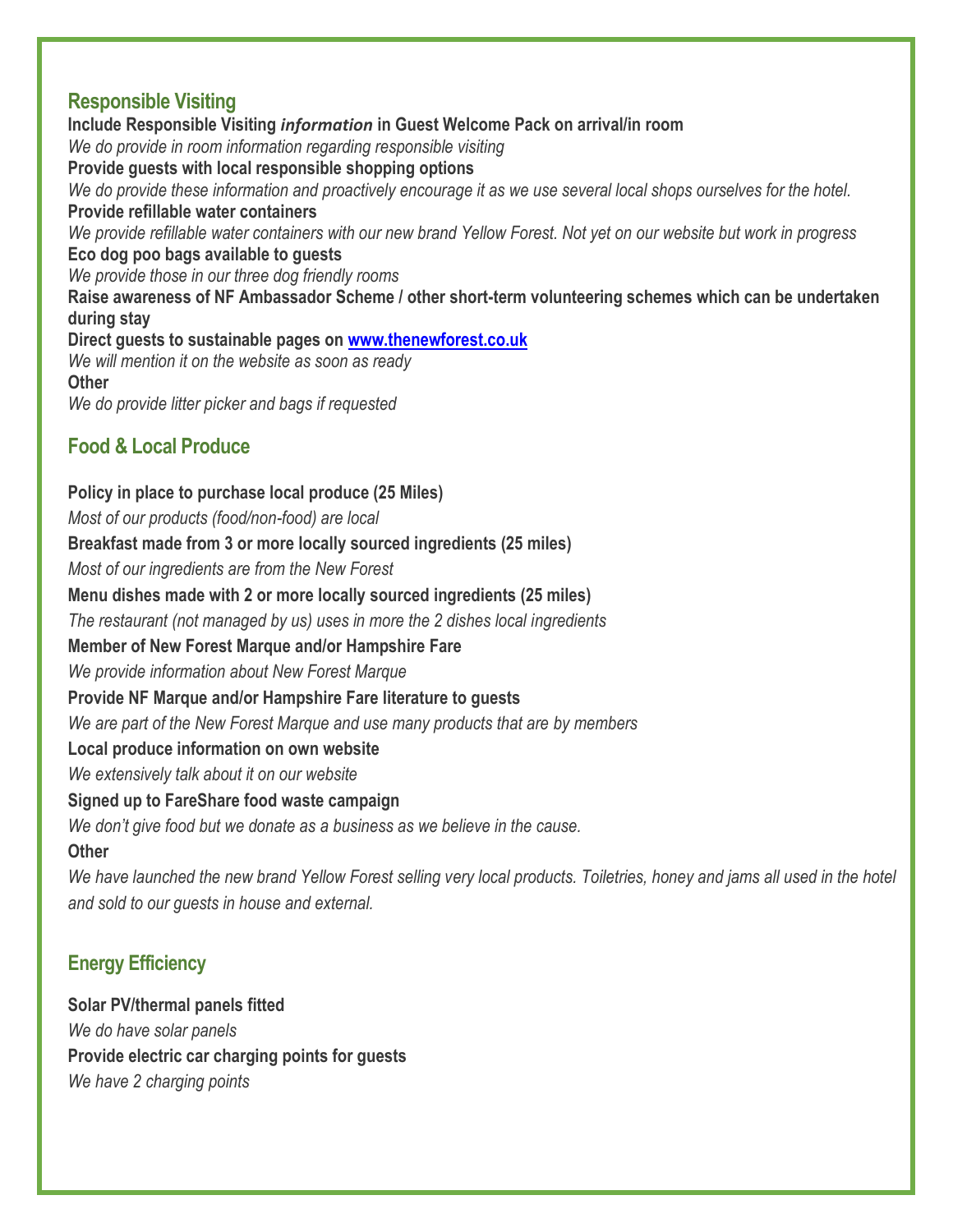#### **Minimum 80% of lighting is LED**

*More than 95% of our lighting is LED*

#### **Motion sensor lighting**

*We have sensors in different areas. 1 outside in the car park (Photocell operated dusk-till-dawn lighting controller) and 2 motions sensors in corridors.*

#### **In the absence of motion sensor lighting, lights off when not required**

*We have an internal policy on lighting off when not required during the day in different areas of the hotel.*

## **Waste, Water and Recycling**

#### **Split recycling bins provided in all office and guest accommodation**

*We have different bins in all staff areas. We don't in rooms but sort out waste when cleaning a room wherever possible* **Water bottle refill stop for passers-by/guests**

*We provide the service but don't have a refilling station. Not sure it that count.*

**Reduction of single-use plastics (e.g. no plastic straws, no earbuds, no sample-sized washing products)**  *We have drastically reduced all single-use plastics within the hotel.*

**Reduce water usage (e.g. water-efficient toilet cisterns, shower heads, taps)**

*Installed water efficient toilet cisterns and shower head when changing a broken item or refurbishing the bathrooms*

#### **Reduce washing, e.g. replace towels less frequently**

*We have a sign in every bathroom giving the choice to guests whether to change towels or not. That has reduced it massively.*

#### **Coffee grounds recycled or made available for use on soil**

*We recycle coffee grounds in our gardens (hotel+house) and give away to staff/friends/contacts who use it for allotments etc..*

#### **All office printers set to black and white printing**

*Printer set to B&W and rarely print colors.*

#### **Printer cartridges recycled with print company**

*We use a new riffing cartridge system from Epson*

#### **Only recycled printing paper used**

*We only buy recycled paper*

## **Visitor Stewardship: Care for the forest care for each other**

**New Forest Code & key messaging on website and in welcome pack** *We very proactively promote and encourage it on our website and in the room* **New Forest Code & key messaging staff to guests** *The team proactively promotes it to all guests* **Promote New Forest educational walks to guests**  *We provide the information within the hotel but we are also preparing a blog on our website* **Member of Love the Forest Gifting scheme**